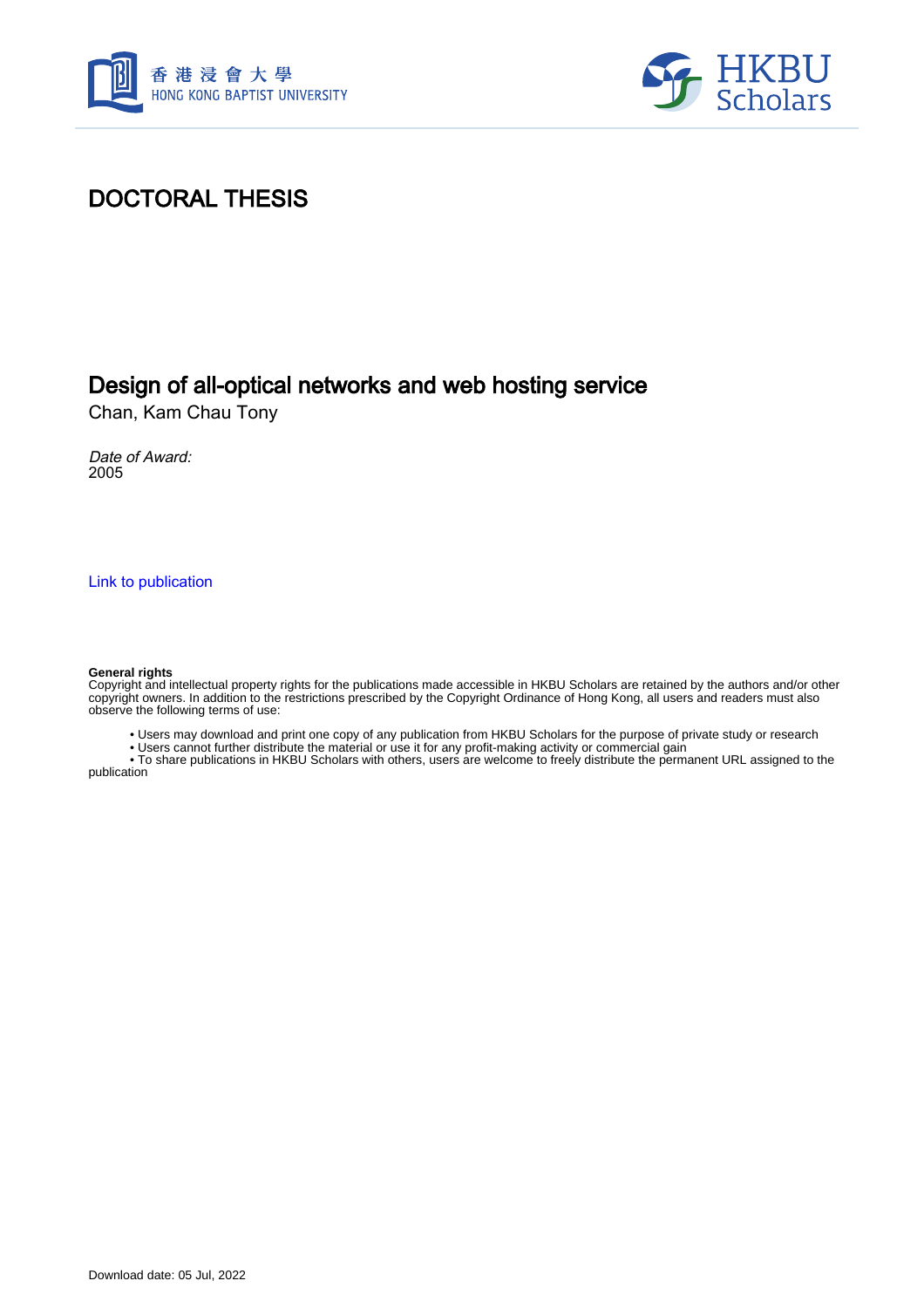## **Design of All-Optical Networks and Web Hosting Service**

## **CHAN Kam Chau, Tony**

**A thesis submitted in partial fulfillment of the requirements** 

**for the degree of** 

**Doctor of Philosophy** 

**Principal Supervisor: Prof. LEUNG Yiu Wing** 

**Hong Kong Baptist University** 

**August 2005**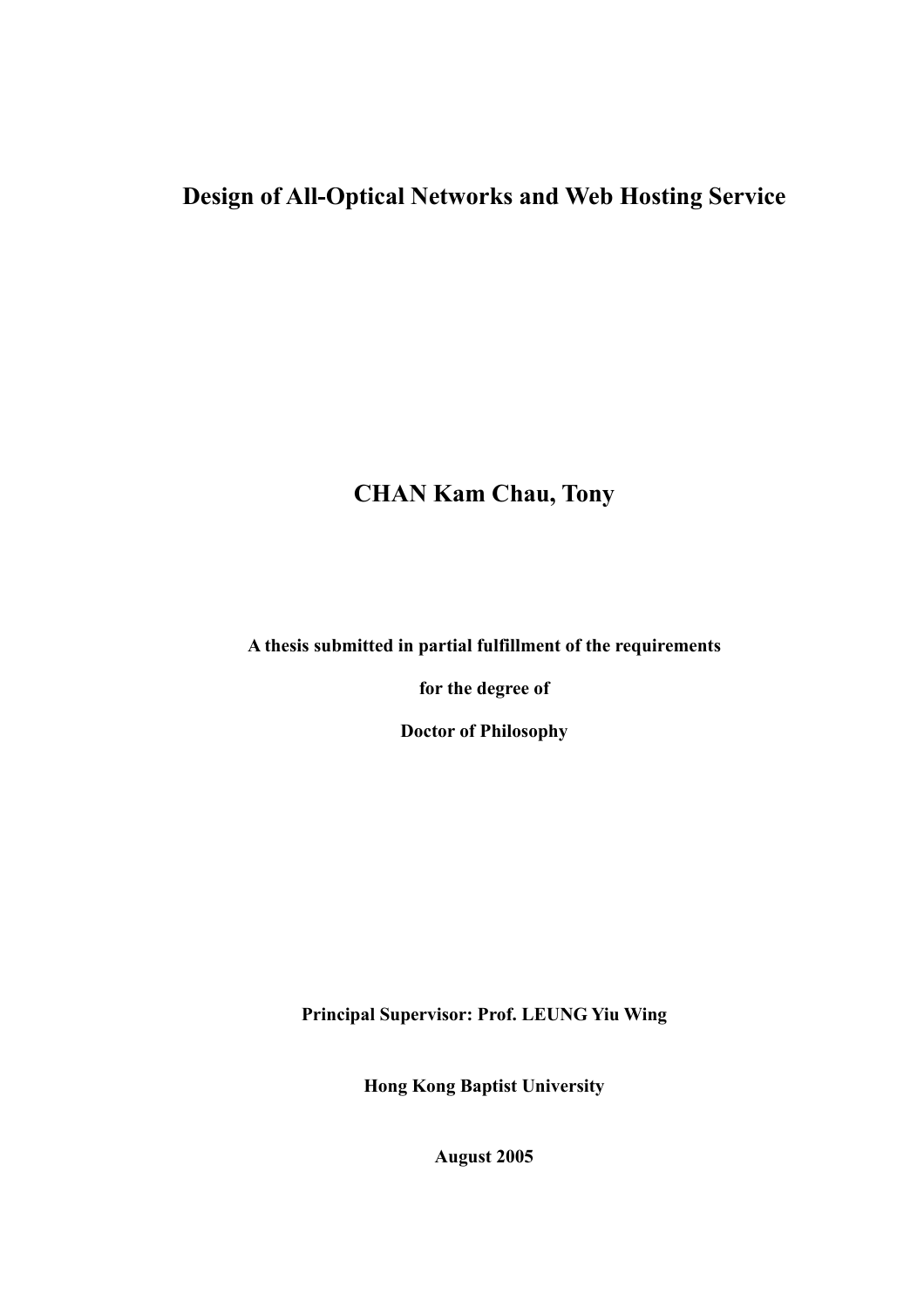#### Abstract

<span id="page-2-0"></span>People are demanding high-quality and bandwidth-intensive Internet applications. To support these applications, the Internet backbone must support high-speed communication and have a very large capacity. An *all-optical network*, which transfers data in optical domain within the network, is a promising candidate to act as the backbone network for the Internet. On the other hand, the world wide web is one of the most effective communication media on the Internet, and web hosting is a valuable Internet service to many small- and medium-sized enterprises. In this thesis, we focus on the design of all-optical networks and a web hosting service. We tackle four specific problems as follows.

1) **Logical Subnetting for Constructing All-Optical Multi-Fiber Networks:** In all-optical multi-fiber networks, each node may have many incoming/outgoing fibers and hence it may require large and expensive optical switches. In Chapter 2, we propose a *logical subnetting approach* for constructing all-optical multi-fiber networks so that these networks only require small optical switches. We use multiple *logical subnets* to compose a network, where a logical subnet has the same physical topology as but smaller dimensions than the network. In each subnet, each node has fewer incoming/outgoing fibers and hence it requires smaller optical switches. A lightpath can be setup through one of the available subnets. We propose two logical subnetting methods: (i) *homogeneous subnetting* in which all subnets are identical, and (ii) *heterogeneous subnetting* in which different subnets may adopt different node architectures and dimensions. Heterogeneous subnetting achieves better cost-effectiveness but involves larger overhead. Logical subnetting has three advantages: (i) the resulting network requires significantly smaller optical switches while its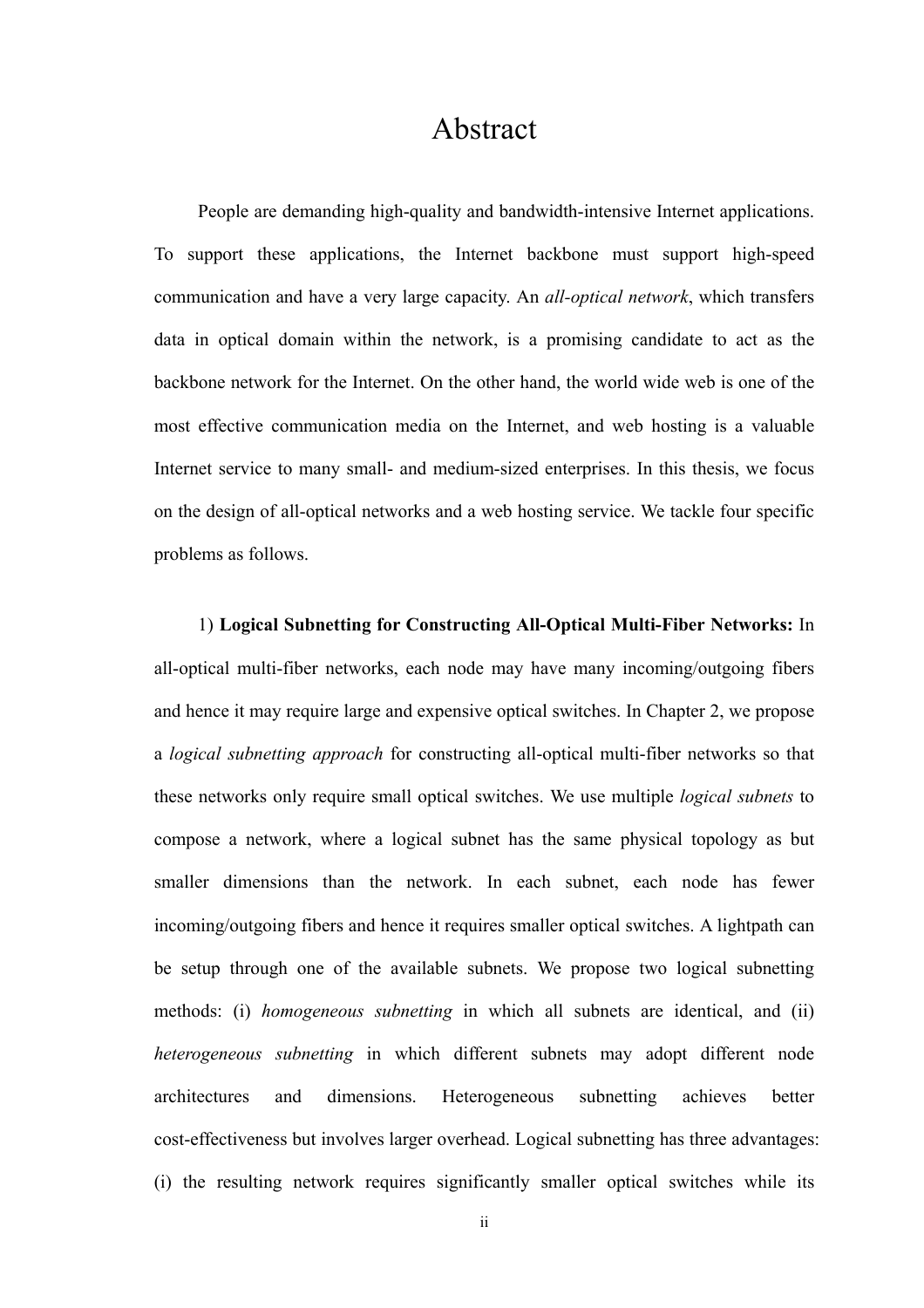blocking probability remains nearly the same, (ii) we can use logical subnetting and any existing node architectures for network construction so that we obtain their respective advantages, and (iii) an existing network can easily be scaled-up by adding additional subnets without modifying the existing ones. We demonstrate that it is cost-effective to use many subnets of small dimensions for network construction, so that the network requires small optical switches while it has a small blocking probability.

2) **Upgrading Unicast All-Optical Networks for Multicast Communication:** We address the problem of upgrading existing unicast all-optical networks to support multicast communication. In upgrading, it is necessary to modify the node architecture so that the resulting nodes can support point-to-multipoint optical switching. In modification, it is desirable to (i) retain and use the existing node components while adding a small number of components so that the *upgrading cost is small*, and (ii) avoid major modification of the existing node architecture so that the *upgrading overhead is small*. We propose three designs to fulfill these goals: (i) the *pre-splitting* design adds splitting modules before the existing optical switches to split the incoming light beams for point-to-multipoint optical switching, (ii) the *post-splitting* design adds splitting modules after the existing optical switches, and (iii) the *pre/post-splitting* design adds splitting modules before and after the existing optical switches. We demonstrate that (i) the pre-splitting design is the most cost-effective when there are many multicast sessions with a few destinations per session, (ii) the post-splitting design is the most cost-effective when there are a few multicast sessions with many destinations per session, and (iii) the pre/post-splitting design is suitable for all traffic patterns.

3) **Add-Drop Garbaging for Secure Communication in Optical Private Networks:** A large organization can lease optical channels to connect its branches to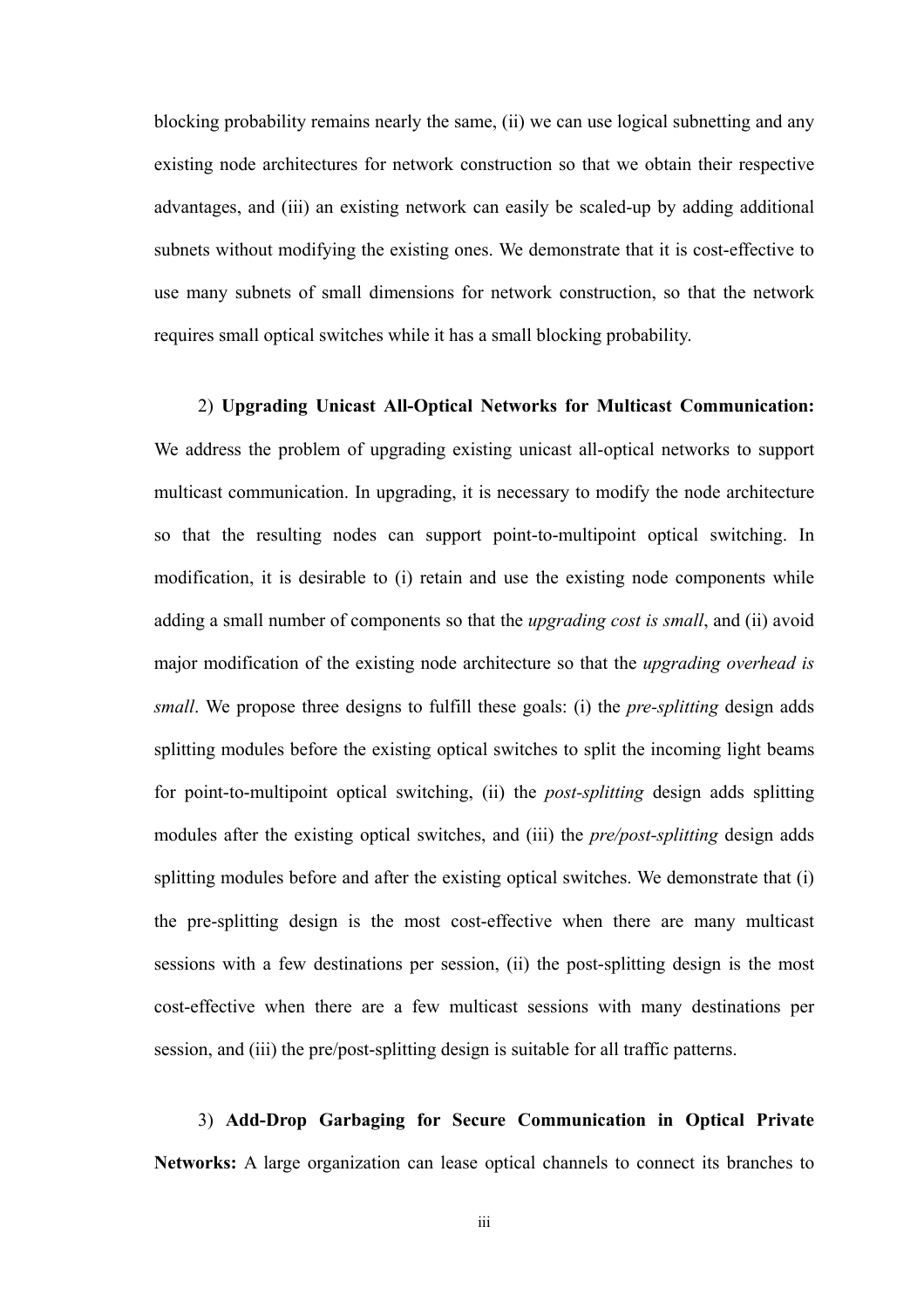form an optical private network for high-speed internal communication. Other parties may want to intercept and obtain the data transmitted through these channels (e.g., a rival company wants to collect confidential business information and it bribes a technician of the telecommunication company for interception). For security, the organization can encrypt the data before transmission. However, many existing encryption methods (e.g., DES, RC5, RSA, MD5, etc.) may be cracked through intelligent search-and-trial [100]. In Chapter 3, we advocate to exploit the enormous bandwidth of optical fibers to provide additional security for optical private networks. We propose the *add-drop garbaging* method by which the transmitter randomly adds *garbage bits* into the bit stream (ciphertext) before transmission and the receiver drops the garbage bits to recover the original ciphertext. In this manner, it is more difficult for the hackers to extract the original ciphertext and perform cracking. The garbage bits consume bandwidth but optical fibers have enormous bandwidth, and it is worthy to trade a small portion of bandwidth for better security. The add-drop garbaging method has several desirable properties: (i) it can complement any existing encryption methods to achieve better security; (ii) it adaptively adds more garbage bits for better security when the traffic is low; (iii) we can select to add more garbage bits for better security at the cost of using more bandwidth; (iv) it can be implemented by simply adding a *garbage adder* to the transmitter and a *garbage dropper* to the receiver.

4) **Web Hosting with Statistical Bandwidth Guarantee:** Web hosting is a promising service because outsourcing is a global trend to reduce cost. In the existing web hosting service, the web sites either share the system resources without any guarantee or are allocated dedicated resources with a probably low resource utilization. To relieve these shortcomings, we propose a web hosting service with statistical bandwidth guarantee. Each customer subscribes to a certain bandwidth to serve the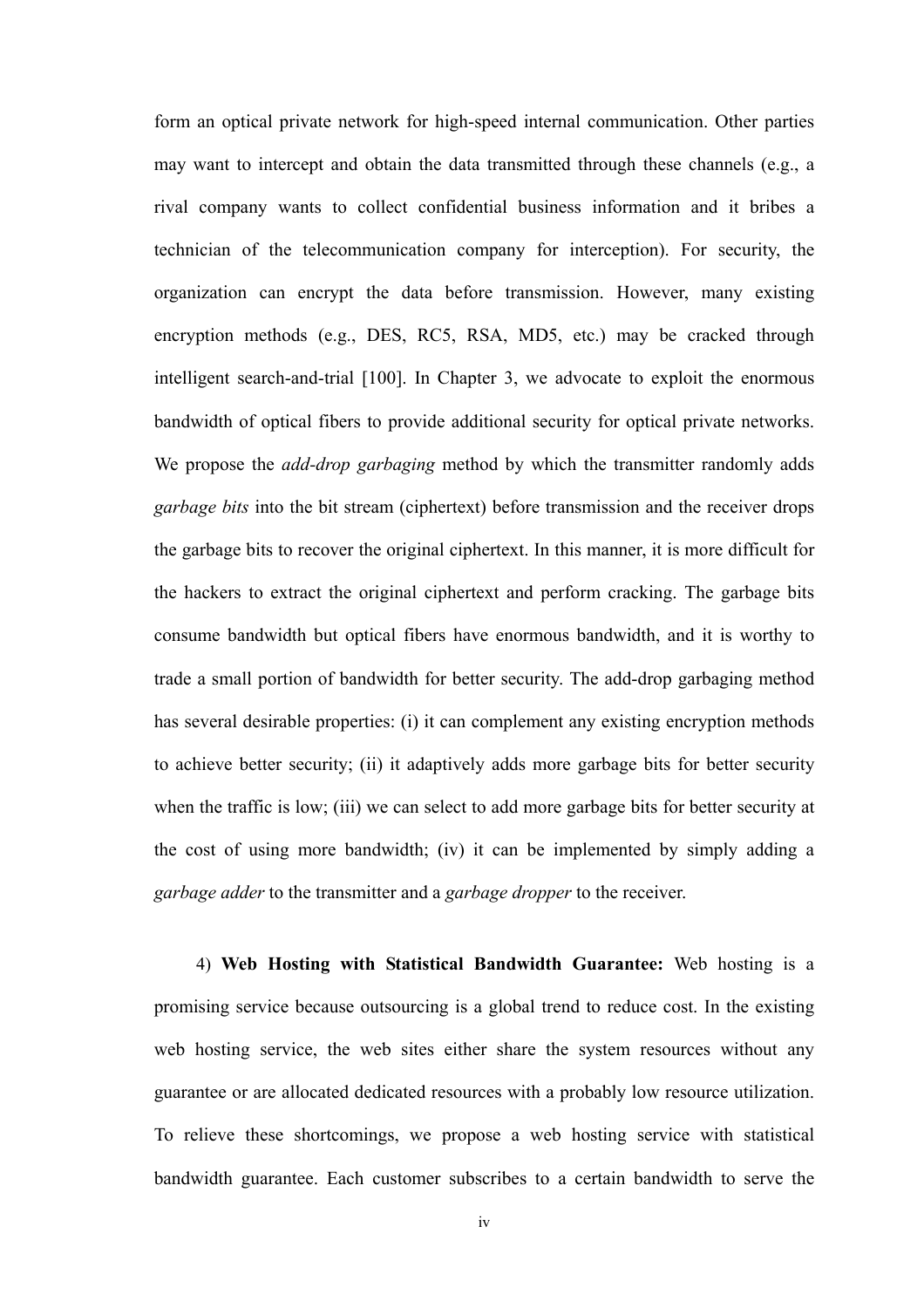requests for her web site. The web hosting system guarantees to provide this bandwidth for this web site with probability *p*, where *p* is a design choice (e.g.,  $p = 0.99$ ). To realize this service, the system measures the traffic statistics of each web site so that it can administer statistical resource sharing among the web sites and perform admission control. We tackle the latter problem for two cases: the system is composed of (i) a cluster of servers and (ii) multiple clusters of servers. In the second case, it is also necessary to assign the web sites to the clusters for statistical resource sharing. We formulate this assignment problem, prove that it is NP-complete, and design two efficient assignment algorithms. The simulation results demonstrate that the proposed web hosting service: (i) provides statistical bandwidth guarantee to each web site and gives a high resource utilization, and (ii) allows the system to host more web sites.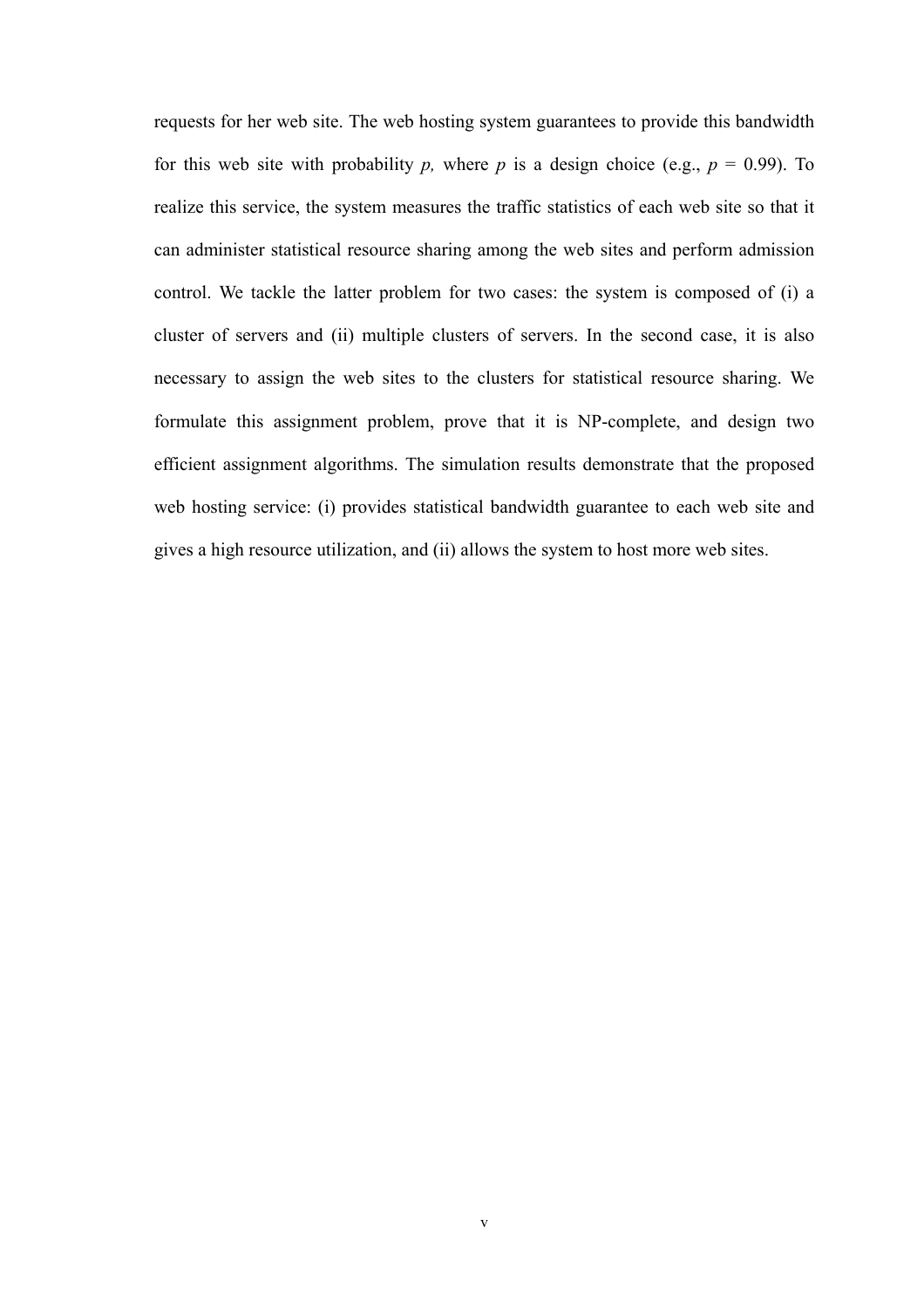# **Table of Contents**

<span id="page-6-0"></span>

| Abstract minimum minimum contract in the contract of the contract of the contract of the contract of the contract of the contract of the contract of the contract of the contract of the contract of the contract of the contr |                |
|--------------------------------------------------------------------------------------------------------------------------------------------------------------------------------------------------------------------------------|----------------|
|                                                                                                                                                                                                                                |                |
|                                                                                                                                                                                                                                |                |
|                                                                                                                                                                                                                                |                |
|                                                                                                                                                                                                                                |                |
|                                                                                                                                                                                                                                |                |
|                                                                                                                                                                                                                                |                |
|                                                                                                                                                                                                                                |                |
| 1.2.1                                                                                                                                                                                                                          |                |
| 1.2.2                                                                                                                                                                                                                          |                |
| Design of Physical Topology<br>1.2.2.1                                                                                                                                                                                         | 3              |
| Design of Logical Topology<br>1.2.2.2                                                                                                                                                                                          | $\overline{4}$ |
| Design of Node Architectures<br>1.2.2.3                                                                                                                                                                                        | $\overline{4}$ |
| Multicasting in All-Optical Networks<br>1.2.2.4                                                                                                                                                                                | 5              |
| 1.2.2.5 Other Research Areas                                                                                                                                                                                                   | 6              |
| 1.3                                                                                                                                                                                                                            |                |
| 1.3.1                                                                                                                                                                                                                          |                |
| 1.3.2                                                                                                                                                                                                                          |                |
|                                                                                                                                                                                                                                |                |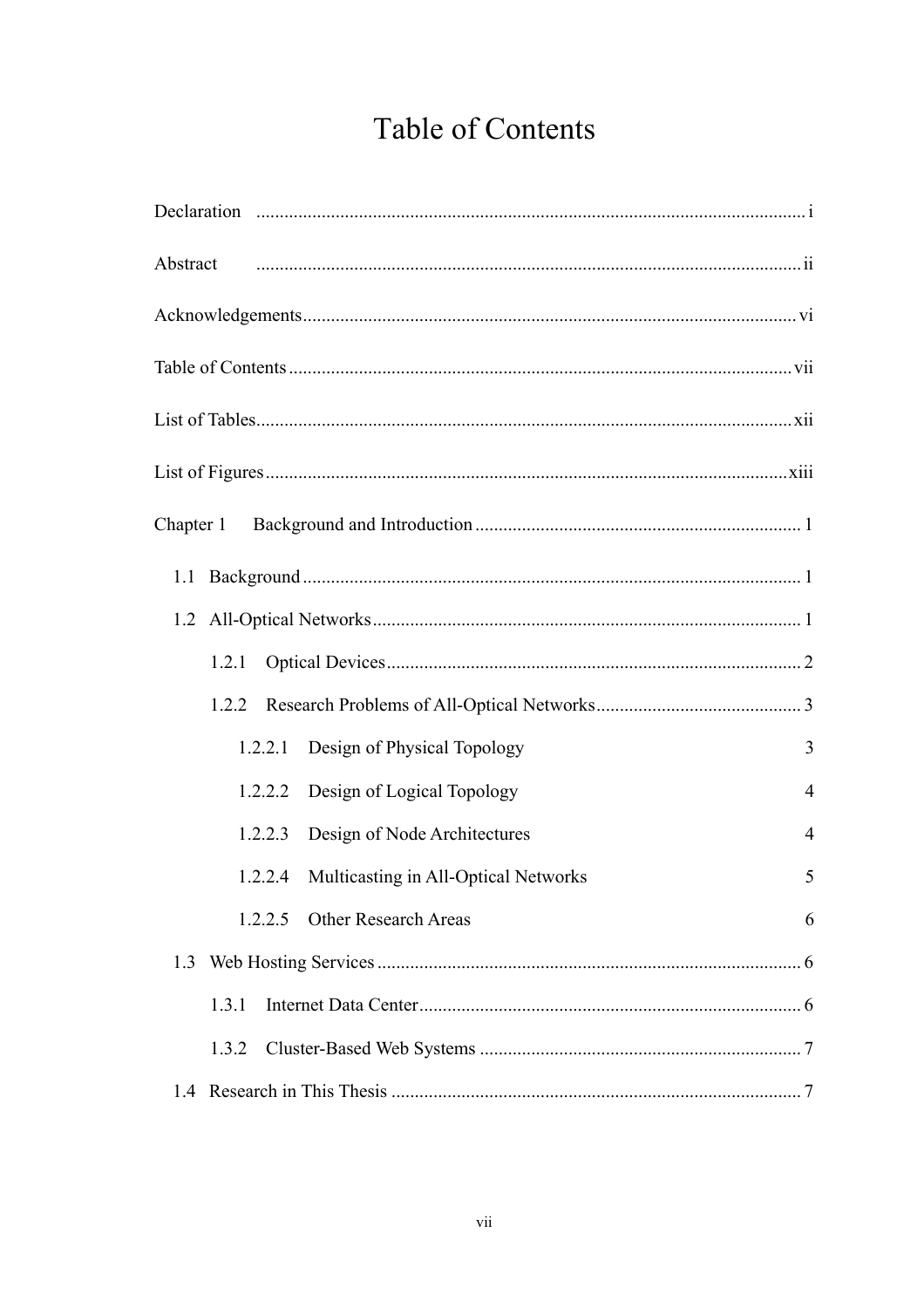|           |       |         | Chapter 2 Logical Subnetting for Constructing All-Optical Multi-Fiber Networks 11 |    |
|-----------|-------|---------|-----------------------------------------------------------------------------------|----|
|           |       |         |                                                                                   |    |
|           |       |         |                                                                                   |    |
|           | 2.2.1 |         |                                                                                   |    |
|           | 2.2.2 |         |                                                                                   |    |
|           | 2.2.3 |         |                                                                                   |    |
|           |       | 2.2.3.1 | Main Idea of the Proposed Design                                                  | 19 |
|           |       | 2.2.3.2 | Construction and Operation of Networks                                            | 21 |
|           |       | 2.2.3.3 | Setting Up of Fiber-Channels                                                      | 22 |
|           |       |         |                                                                                   |    |
| 23        |       |         |                                                                                   |    |
|           | 2.3.1 |         |                                                                                   |    |
|           |       | 2.3.1.1 | Uniform Traffic                                                                   | 30 |
|           |       | 2.3.1.2 | Multiple Hotspot Traffic                                                          | 30 |
|           |       | 2.3.1.3 | Random Traffic                                                                    | 31 |
|           | 2.3.2 |         |                                                                                   |    |
|           | 2.3.3 |         |                                                                                   |    |
|           | 2.3.4 |         |                                                                                   |    |
|           |       |         |                                                                                   |    |
| 2.5       |       |         |                                                                                   |    |
| Chapter 3 |       |         | Upgrading Unicast All-Optical Networks for Multicast Communication. 50            |    |
|           |       |         |                                                                                   |    |
|           |       |         |                                                                                   |    |
|           | 3.2.1 |         |                                                                                   |    |
|           | 3.2.2 |         |                                                                                   |    |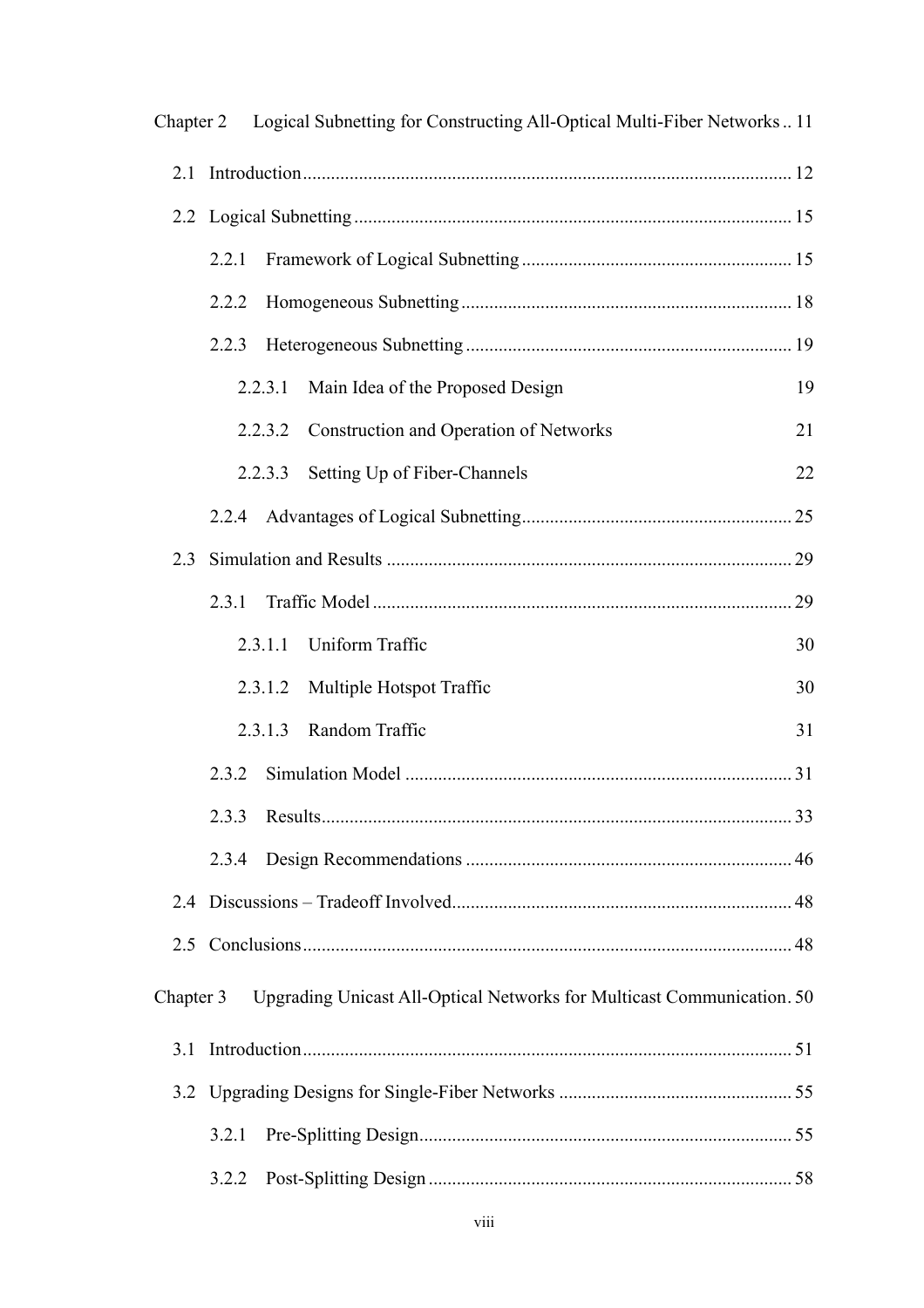|                                                                             | 3.2.3 |                                                               |    |
|-----------------------------------------------------------------------------|-------|---------------------------------------------------------------|----|
|                                                                             | 3.2.4 |                                                               |    |
| 3.3                                                                         |       |                                                               |    |
|                                                                             | 3.3.1 |                                                               |    |
|                                                                             | 3.3.2 |                                                               |    |
|                                                                             | 3.3.3 |                                                               |    |
|                                                                             | 3.3.4 |                                                               |    |
|                                                                             |       |                                                               |    |
|                                                                             | 3.4.1 |                                                               |    |
|                                                                             | 3.4.2 |                                                               |    |
| 3.5                                                                         |       |                                                               |    |
|                                                                             |       |                                                               |    |
| Add-Drop Garbaging for Secure Communication in Optical Private<br>Chapter 4 |       |                                                               |    |
|                                                                             |       |                                                               |    |
|                                                                             |       |                                                               |    |
|                                                                             |       |                                                               |    |
|                                                                             |       |                                                               |    |
|                                                                             | 4.3.1 |                                                               |    |
|                                                                             | 4.3.2 |                                                               |    |
|                                                                             |       | Adding Garbage Bits to the Original Bit Stream<br>4.3.2.1     | 86 |
|                                                                             |       | Adding Garbage Bits During Idle Periods<br>4.3.2.2            | 87 |
|                                                                             |       | Adding Cycle Flag for Preventing Error Propagation<br>4.3.2.3 | 88 |
|                                                                             |       | <b>Overall Transmission Scheme</b><br>4.3.2.4                 | 90 |
|                                                                             |       |                                                               |    |
|                                                                             | 4.4.1 |                                                               |    |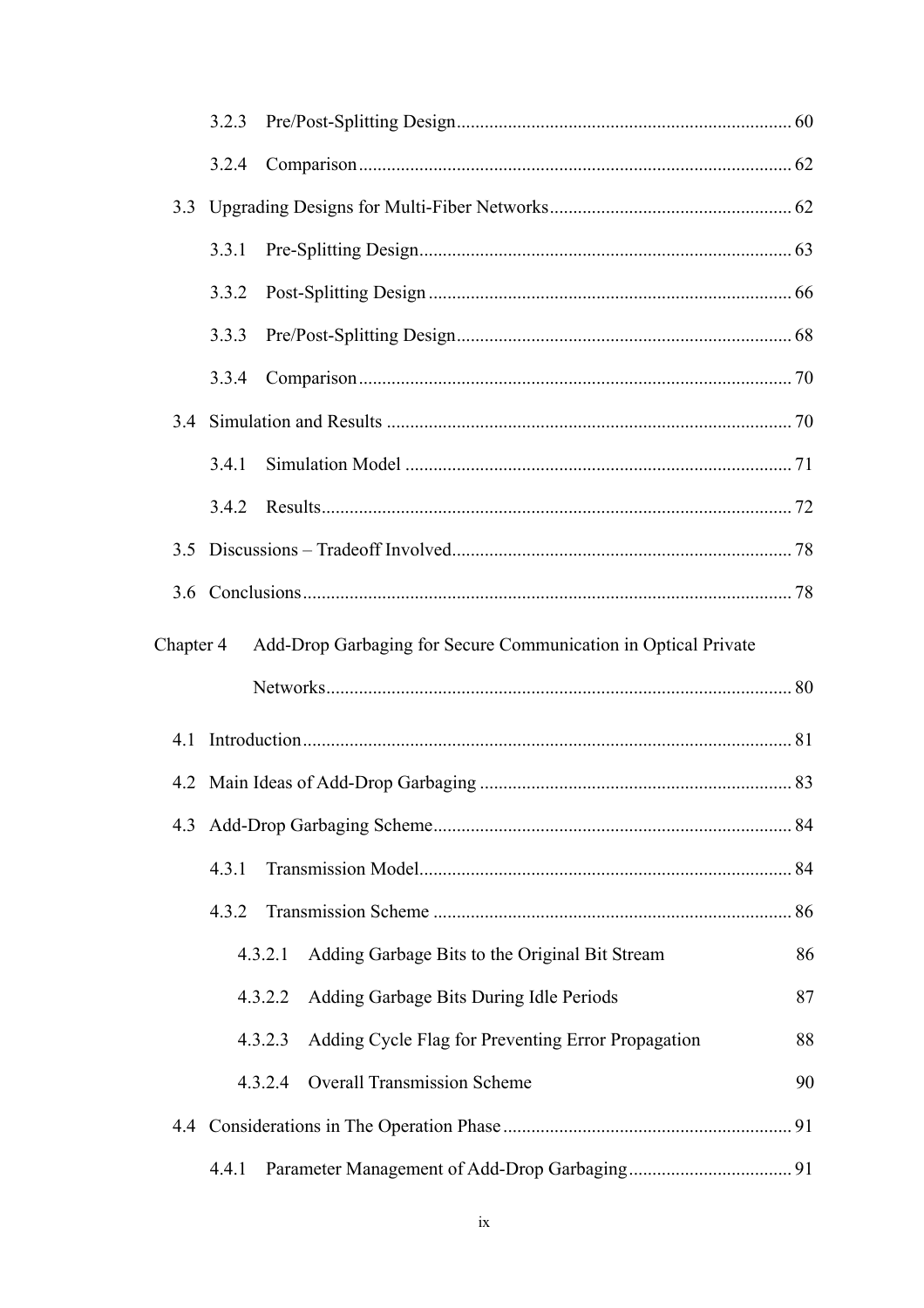|     | 4.4.2     |                                                       |     |  |
|-----|-----------|-------------------------------------------------------|-----|--|
|     | 4.4.3     |                                                       |     |  |
|     |           |                                                       |     |  |
|     |           |                                                       |     |  |
|     | Chapter 5 |                                                       |     |  |
| 5.1 |           |                                                       |     |  |
|     |           |                                                       |     |  |
|     | 5.2.1     |                                                       |     |  |
|     | 5.2.2     |                                                       |     |  |
| 5.3 |           |                                                       |     |  |
|     | 5.3.1     |                                                       |     |  |
|     | 5.3.2     |                                                       |     |  |
|     | 5.3.3     |                                                       |     |  |
|     |           | Main Idea<br>5.3.3.1                                  | 107 |  |
|     |           | Transformation of the Bandwidth Constraint<br>5.3.3.2 | 108 |  |
|     |           |                                                       |     |  |
|     | 5.4.1     |                                                       |     |  |
|     | 5.4.2     |                                                       |     |  |
|     | 5.4.3     |                                                       |     |  |
| 5.5 |           |                                                       |     |  |
|     | 5.5.1     |                                                       |     |  |
|     | 5.5.2     |                                                       |     |  |
|     | 5.5.3     |                                                       |     |  |
|     | 5.5.4     |                                                       |     |  |
|     |           | Iterative Reassignment<br>5.5.4.1                     | 120 |  |